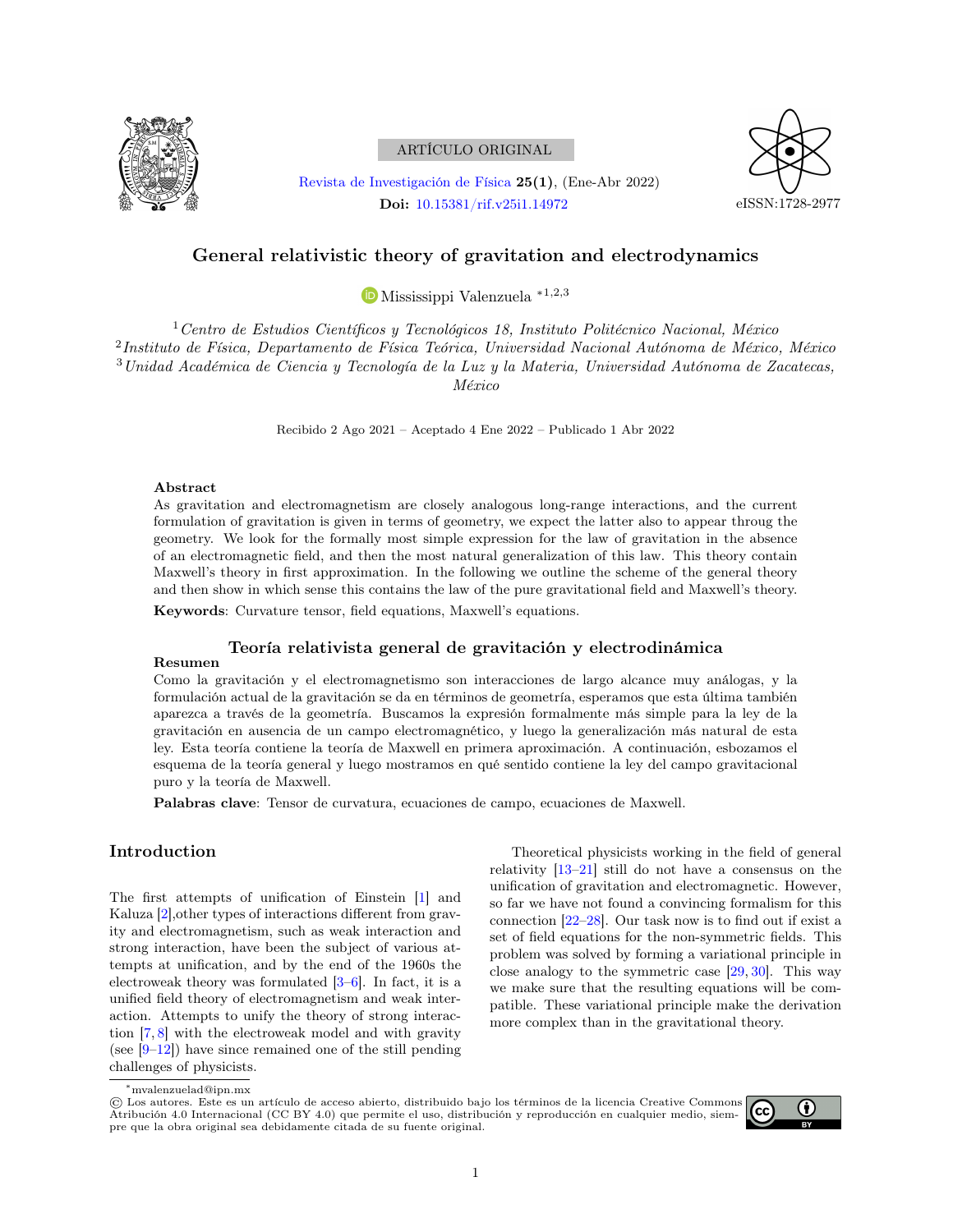### The general theory

We consider a 4-dimensional continuum with a field  $\Gamma^{\lambda}_{\mu\nu}$ which defines infinitesimal vector shifts according to the relation

$$
dA^{\lambda} = -\Gamma^{\lambda}_{\mu\nu} A^{\mu} dx^{\nu}.
$$
 (1)

We start from the expression (1). By translation of a real vector along the boundary of an infinitesimal surfaceelement, we obtain a tensor of curvature as in general relativity.

Therefore, we have the real curvature-tensor

$$
R^{\lambda}_{\mu\nu\eta} = \frac{\partial \Gamma^{\lambda}_{\mu\nu}}{\partial x^{\eta}} + \Gamma^{\lambda}_{\alpha\eta} \Gamma^{\alpha}_{\mu\nu} - \frac{\partial \Gamma^{\lambda}_{\mu\eta}}{\partial x^{\nu}} - \Gamma^{\lambda}_{\alpha\nu} \Gamma^{\alpha}_{\mu\eta} \qquad (2)
$$

and contracting with respect to  $\lambda$  and  $\eta$  one obtains the contracted curvature tensor

$$
R_{\mu\nu} = R^{\lambda}_{\mu\nu\lambda} = \frac{\partial \Gamma^{\lambda}_{\mu\nu}}{\partial x^{\lambda}} + \Gamma^{\lambda}_{\alpha\lambda} \Gamma^{\alpha}_{\mu\nu} - \frac{\partial \Gamma^{\lambda}_{\mu\lambda}}{\partial x^{\nu}} - \Gamma^{\lambda}_{\alpha\nu} \Gamma^{\alpha}_{\mu\lambda}.
$$
 (3)

Independently from this  $\Gamma_{\mu\nu}^{\lambda}$ , we introduce a contravariant tensor density  $\sqrt{-g}g^{\mu\nu}$ . From both quantities we obtain the Lagrangian density

$$
\mathcal{L} = \sqrt{-g}g^{\mu\nu}R_{\mu\nu} \tag{4}
$$

and the variations of the integral

$$
\mathscr{I} = \int \mathscr{L} dx_1 dx_2 dx_3 dx_4 \tag{5}
$$

with respect to the  $\sqrt{-g}g^{\mu\nu}$  and  $\Gamma^{\alpha}_{\mu\nu}$  are independent.

Next, we determine the field equations. From wext, we determine the next equations. From<br> $\sqrt{-g}g^{\mu\nu}$  and  $R_{\mu\nu}$  construct a Lagrangian densityfunction  $\mathscr L$  whose integral we vary independiently with respect to  $\sqrt{-g}g^{\mu\nu}$  and  $\Gamma^{\alpha}_{\mu\nu}$ .

The variation of the integral of  $\mathscr{L}$ :

$$
\delta \int \mathcal{L} d\tau = - \int d\tau \left[ \frac{\partial}{\partial x^{\mu}} \left( \sqrt{-g} g^{\mu \nu} \right) + \sqrt{-g} g^{\lambda \nu} \Gamma^{\mu}_{\lambda \rho} + \sqrt{-g} g^{\mu \lambda} \Gamma^{\nu}_{\rho \lambda} - \sqrt{-g} g^{\mu \nu} \Gamma^{\lambda}_{\rho \lambda} \right] \delta \Gamma^{\rho}_{\mu \nu} + \int d\tau \delta^{\nu}_{\rho} \left[ \frac{\partial}{\partial x^{\lambda}} \left( \sqrt{-g} g^{\mu \nu} \right) + \sqrt{-g} g^{\lambda \sigma} \Gamma^{\lambda}_{\lambda \sigma} \right] \delta \Gamma^{\rho}_{\mu \nu} + \int d\tau \delta \left( \sqrt{-g} g^{\mu \nu} \right) R_{\mu \nu}
$$

with respect to  $\sqrt{-g}g^{\mu\nu}$  yields

$$
R_{\mu\nu} = 0 \tag{6}
$$

and with respect to the  $\Gamma^{\alpha}_{\mu\nu}$ , we obtain

$$
\frac{\partial \left(\sqrt{-g}g^{\mu\nu}\right)}{\partial x^{\rho}} + \sqrt{-g}g^{\lambda\nu}\Gamma^{\mu}_{\lambda\rho} + \sqrt{-g}g^{\mu\lambda}\Gamma^{\nu}_{\rho\lambda} - \sqrt{-g}g^{\mu\nu}\Gamma^{\lambda}_{\rho\lambda} - \delta^{\nu}_{\rho}\left[\frac{\partial \left(\sqrt{-g}g^{\mu\sigma}\right)}{\partial x^{\sigma}} + \sqrt{-g}g^{\lambda\sigma}\Gamma^{\mu}_{\lambda\sigma}\right] = 0. \tag{7}
$$

Now, if we contract of (7) by  $\nu$  and  $\alpha$  or  $\mu$  and  $\alpha$ , we obtain the equations

$$
3\left[\frac{\partial\left(\sqrt{-g}g^{\mu\rho}\right)}{\partial x^{\rho}}+\sqrt{-g}g^{\lambda\rho}\Gamma_{\lambda\rho}^{\mu}\right]+2\sqrt{-g}g^{\mu\rho}\Gamma_{\rho\lambda}^{\lambda}=0,
$$
\n(8)

$$
\frac{\partial \left(\sqrt{-g}g^{\lambda \nu}\right)}{\partial x^{\lambda}} - \frac{\partial \left(\sqrt{-g}g^{\nu \lambda}\right)}{\partial x^{\lambda}} = 0.
$$
\n(9)

To the covariant tensor  $g_{\mu\nu}$  we can associate a contravariant one  $g^{\mu\nu}$  uniquely by the condition:

$$
g_{\mu\alpha}g^{\nu\alpha} = g_{\alpha\mu}g^{\alpha\nu} = \delta^{\nu}_{\mu}
$$
\n(10)

and if we now multiply (7) by  $\sqrt{-g}g_{\mu\nu}$ , we obtain:

$$
2\sqrt{-g}g^{\mu\rho}\left\{\frac{\partial}{\partial x^{\rho}}\left[\ln\sqrt{\det\left(\sqrt{-g}g_{\mu\nu}\right)}\right]+\Gamma^{\lambda}_{\rho\lambda}\right\}+2\sqrt{-g}g^{\mu\rho}\Gamma^{\lambda}_{\rho\lambda}+\delta^{\rho}_{\rho}\left[\frac{\partial\left(\sqrt{-g}g^{\mu\lambda}\right)}{\partial x^{\lambda}}+\sqrt{-g}g^{\lambda\sigma}\Gamma^{\mu}_{\lambda\sigma}\right]=0.\tag{11}
$$

We write the equations (8) and (11) in the form:

$$
\frac{1}{3}\sqrt{-g}g^{\mu\rho}\Gamma^{\lambda}_{\rho\lambda} = \sqrt{-g}g^{\mu\rho}\left\{\frac{\partial}{\partial x^{\rho}}\left[\ln\sqrt{\det\left(\sqrt{-g}g_{\mu\nu}\right)}\right] + \Gamma^{\lambda}_{\rho\lambda}\right\}\right\}
$$
(12)

or

$$
\frac{1}{3}\sqrt{-g}g^{\mu\rho}\Gamma^{\lambda}_{\rho\lambda} = -\frac{1}{2}\left[\frac{\partial\left(\sqrt{-g}g^{\mu\lambda}\right)}{\partial x^{\lambda}} + \sqrt{-g}g^{\lambda\rho}\Gamma^{\mu}_{\lambda\rho}\right].\tag{13}
$$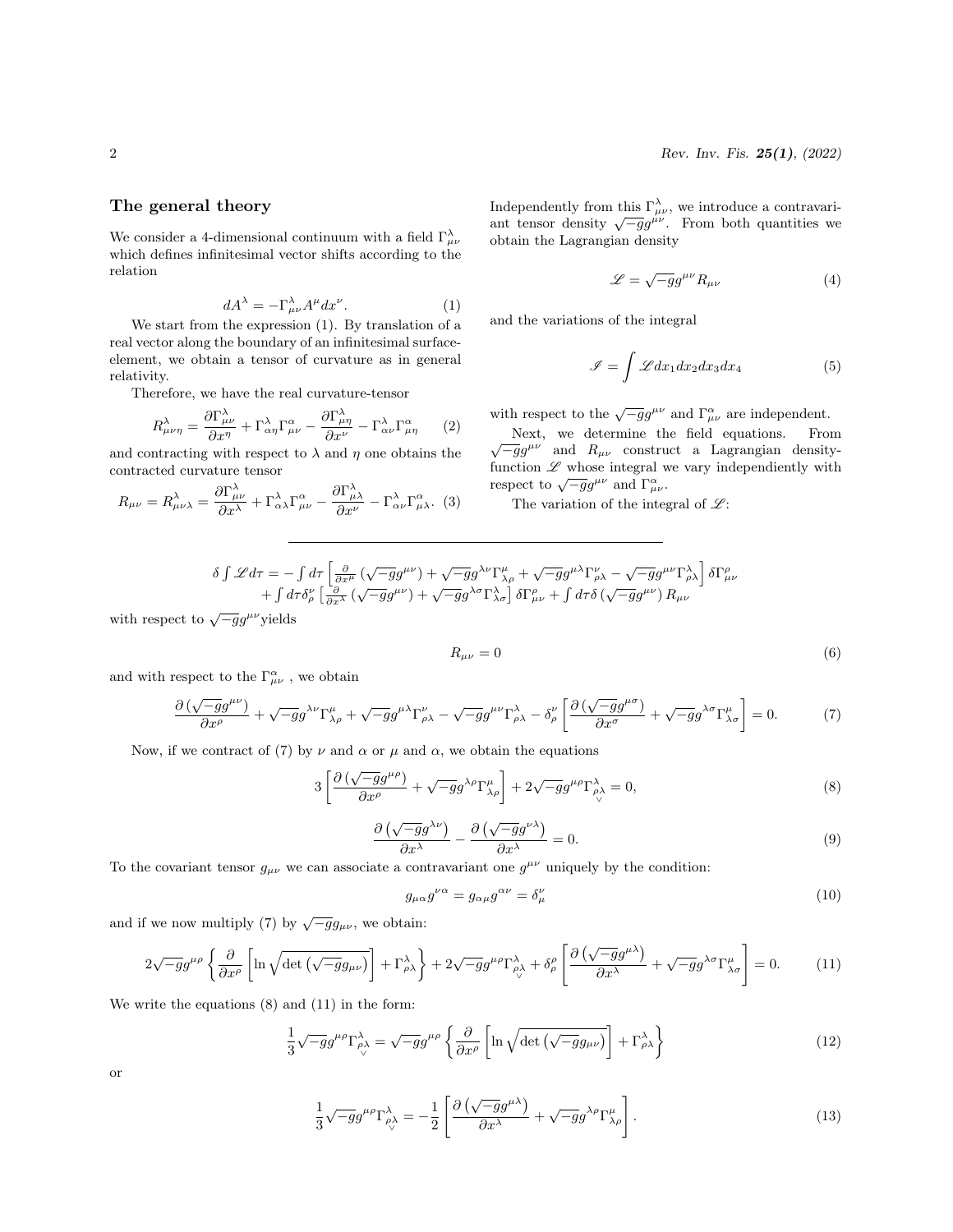If we insert equation  $(13)$  into  $(7)$ , we can write

$$
\frac{\partial \left(\sqrt{-g}g^{\mu\nu}\right)}{\partial x^{\rho}} + \sqrt{-g}g^{\lambda\nu}\Gamma^{\mu}_{\lambda\rho} + \sqrt{-g}g^{\mu\lambda}\Gamma^{\mu}_{\lambda\rho} - \sqrt{-g}g^{\mu\nu}\Gamma^{\lambda}_{\rho\lambda} + \frac{2}{3}\delta^{\nu}_{\rho}\sqrt{-g}g^{\mu\alpha}\Gamma^{\lambda}_{\alpha\lambda} = 0 \tag{14}
$$

in conjunction with (9). Equation (14), after multiplying by  $\sqrt{-g}g_{\mu\beta}$  and  $\sqrt{-g}g_{\alpha\nu}$  and manipulating indices, can also take the following form

$$
\frac{\partial g_{\mu\nu}}{\partial x^{\rho}} - g_{\mu\alpha} \Gamma^{\alpha}_{\rho\nu} - g_{\alpha\nu} \Gamma^{\alpha}_{\mu\rho} + g_{\mu\nu} \left[ \frac{\partial (\ln \sqrt{-g})}{\partial x^{\rho}} + \Gamma^{\lambda}_{\rho\lambda} \right] + \frac{2}{3} g_{\mu\rho} \Gamma^{\lambda}_{\lambda\mu} = 0. \tag{15}
$$

Therefore, we have the field equations

$$
R_{\mu\nu} = \frac{\partial \Gamma^{\lambda}_{\mu\nu}}{\partial x^{\lambda}} + \Gamma^{\lambda}_{\alpha\lambda} \Gamma^{\alpha}_{\mu\nu} - \frac{\partial \Gamma^{\lambda}_{\mu\lambda}}{\partial x^{\nu}} - \Gamma^{\lambda}_{\alpha\nu} \Gamma^{\alpha}_{\mu\lambda} = 0,
$$
\n
$$
\frac{\partial \left(\sqrt{-g}g^{\lambda\nu}\right)}{\partial x^{\lambda}} - \frac{\partial \left(\sqrt{-g}g^{\nu\lambda}\right)}{\partial x^{\lambda}} = 0,
$$
\n
$$
\frac{\partial g_{\mu\nu}}{\partial x^{\rho}} - g_{\mu\alpha} \Gamma^{\alpha}_{\rho\nu} - g_{\alpha\nu} \Gamma^{\alpha}_{\mu\rho} + g_{\mu\nu} \left[ \frac{\partial \left(\ln \sqrt{-g}\right)}{\partial x^{\rho}} + \Gamma^{\lambda}_{\rho\lambda} \right] + \frac{2}{3} g_{\mu\rho} \Gamma^{\lambda}_{\lambda\nu} = 0.
$$
\n(16)

We interpret the symmetric part of  $\sqrt{-g}g_{\mu\nu}$  as metric tensor and the skew-symmetric part as electromagnetic field, and we assume

$$
\frac{\partial (\ln \sqrt{-g})}{\partial x^{\lambda}} + \Gamma^{\lambda}_{\rho \lambda} = 0
$$
  

$$
\Gamma^{\lambda}_{\nu \lambda} = 0.
$$
 (17)

and

ρ

If there were no bracket in (7) would imply the vanishing of

$$
\frac{\partial \left(\sqrt{-g}g^{\mu\nu}\right)}{\partial x^{\rho}} + \sqrt{-g}g^{\lambda\nu}\Gamma^{\mu}_{\lambda\rho} + \sqrt{-g}g^{\mu\lambda}\Gamma^{\nu}_{\rho\lambda} - \sqrt{-g}g^{\mu\nu}\Gamma^{\lambda}_{\rho\lambda},\tag{18}
$$

however, this would require the vanishing  $\Gamma_{\nu \lambda}^{\lambda}$ . We can resolve this difficulty in the following manner. We can compute the equations of (7)

$$
\frac{\partial}{\partial x^{\rho}}\left(\sqrt{-g}g^{\mu\nu}\right) + \sqrt{-g}g^{\lambda\nu}\Gamma^{\mu}_{\lambda\rho} + \sqrt{-g}g^{\lambda\gamma}\Gamma^{\mu}_{\lambda\rho} + \sqrt{-g}g^{\mu\lambda}\Gamma^{\nu}_{\rho\lambda} + \sqrt{-g}g^{\mu\lambda}\Gamma^{\nu}_{\rho\lambda} - \sqrt{-g}g^{\mu\nu}\Gamma^{\lambda}_{\rho\lambda} \n- \sqrt{-g}g^{\mu\nu}\Gamma^{\lambda}_{\rho\lambda} - \delta^{\nu}_{\rho}\left[\frac{\partial}{\partial x^{\lambda}}\left(\sqrt{-g}g^{\mu\lambda}\right) + \sqrt{-g}g^{\lambda\sigma}\Gamma^{\mu}_{\lambda\sigma} + \sqrt{-g}g^{\lambda\sigma}\Gamma^{\mu}_{\lambda\sigma}\right] = 0,
$$
\n(19)

$$
\frac{\partial}{\partial x^{\rho}}\left(\sqrt{-g}g^{\mu\nu}\right) + \sqrt{-g}g^{\lambda\nu}\Gamma^{\mu}_{\lambda\rho} + \sqrt{-g}g^{\lambda\nu}\Gamma^{\mu}_{\underline{\lambda}\underline{\rho}} + \sqrt{-g}g^{\mu\lambda}\Gamma^{\nu}_{\rho\lambda} + \sqrt{-g}g^{\mu\lambda}\Gamma^{\nu}_{\underline{\rho}\lambda} - \sqrt{-g}g^{\mu\nu}\Gamma^{\lambda}_{\rho\lambda} \n- \sqrt{-g}g^{\mu\nu}\Gamma^{\lambda}_{\underline{\rho}\lambda} - \delta^{\nu}_{\rho}\left[\frac{\partial}{\partial x^{\lambda}}\left(\sqrt{-g}g^{\mu\lambda}\right) + \sqrt{-g}g^{\lambda\sigma}\Gamma^{\mu}_{\lambda\sigma} + \sqrt{-g}g^{\lambda\sigma}\Gamma^{\mu}_{\underline{\lambda}\sigma}\right] = 0.
$$
\n(20)

If we contract the equation (20) with respect to  $\nu$  and

$$
\frac{3}{2} \frac{\partial}{\partial x^{\lambda}} \left( \sqrt{-g} g^{\mu \lambda} \right) + \sqrt{-g} g^{\mu \lambda} \Gamma^{\rho}_{\lambda \rho} = 0. \tag{21}
$$

From this we can deduce that the necessary and sufficient condition for  $\Gamma^{\rho}_{\rho\lambda} = 0$  is that  $\partial_{\rho} \left( \sqrt{-g} g^{\mu\rho} \right) = 0$ . In order to satisfy this identically it suffices to asume

$$
\sqrt{-g}g^{\mu\nu}_{\vee} = \frac{\partial}{\partial x^{\rho}}\left(\sqrt{-g}g^{\mu\nu\rho}\right) \tag{22}
$$

where  $\sqrt{-g}g^{\mu\nu}$  is a tensor density which is antisymmet-

ric in all three indices. That is, we require that  $\sqrt{-g}g^{\mu\nu}$ be derived from a "vector potential". We therefore substitute in the Lagrangian density

$$
\sqrt{-g}g^{\mu\nu} = \sqrt{-g}g^{\mu\nu} + \frac{\partial}{\partial x^{\rho}}\left(\sqrt{-g}g^{\mu\nu\rho}\right) \tag{23}
$$

and vary independiently with respect to the  $\Gamma$  then yields

$$
\frac{\partial g_{\mu\nu}}{\partial x^{\rho}} - g_{\alpha\nu} \Gamma^{\alpha}_{\mu\rho} - g_{\mu\alpha} \Gamma^{\alpha}_{\rho\nu} = 0.
$$
 (24)

The variation respect to the  $\sqrt{-g}g^{\mu\nu}$  and  $\sqrt{-g}g^{\mu\lambda\tau}$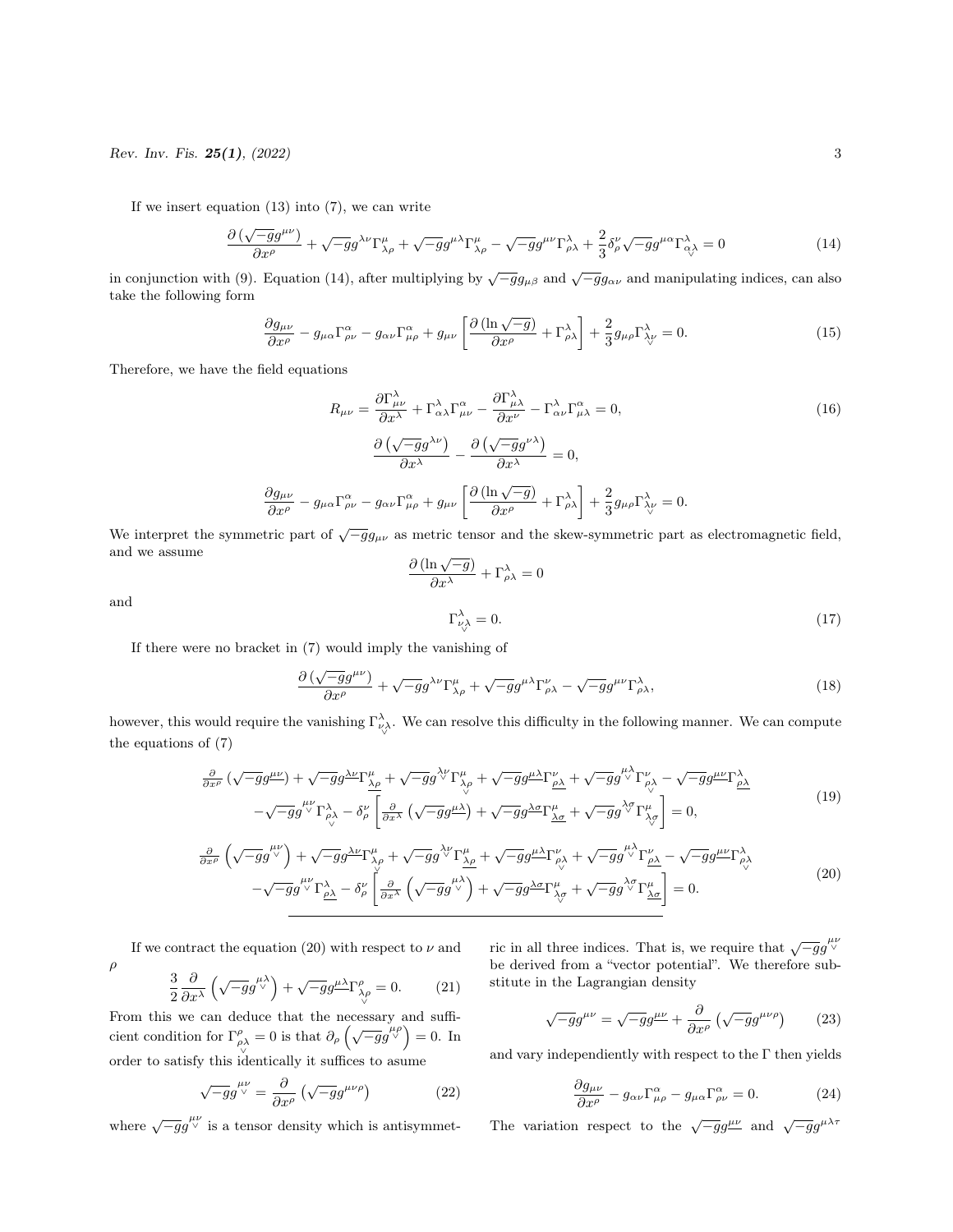yields the equations

$$
R_{\mu\nu} = 0,\t\t(25)
$$

$$
\frac{\partial}{\partial x^{\lambda}} R_{\mu\nu} + \frac{\partial}{\partial x^{\mu}} R_{\nu\lambda} + \frac{\partial}{\partial x^{\nu}} R_{\lambda\mu} = 0. \tag{26}
$$

If we omit  $\frac{\partial}{\partial x^{\nu}} \left( \sqrt{-g} g^{\mu \nu} \right) = 0$ , then the system of field equations not weakened is therefore:

$$
R_{\mu\nu} = 0,
$$
  
\n
$$
\frac{\partial}{\partial x^{\lambda}} R_{\mu\nu} + \frac{\partial}{\partial x^{\mu}} R_{\nu\lambda} + \frac{\partial}{\partial x^{\nu}} R_{\lambda\mu} = 0,
$$
  
\n
$$
\Gamma^{\lambda}_{\mu\lambda} = 0,
$$
  
\n
$$
\frac{\partial g_{\mu\nu}}{\partial x^{\rho}} - g_{\alpha\nu} \Gamma^{\alpha}_{\mu\rho} - g_{\mu\alpha} \Gamma^{\alpha}_{\rho\nu} = 0.
$$

The foregoing derivation shows how naturally we can extend general relativity theory to a general relativistic theory of the asymmetric field.

## The Bianchi's identities

In the case of the gravitational theory it is essential that besides the  $g_{\mu\nu}$  tensor we also have the symmetric infinitesimal displacement  $\Gamma_{\mu\nu}^{\lambda}$ . This displacement is connected with  $g_{\mu\nu}$  by the equation

$$
\nabla_{\rho} g_{\mu\nu} = \frac{\partial g_{\mu\nu}}{\partial x^{\rho}} - g_{\alpha\nu} \Gamma^{\alpha}_{\mu\rho} - g_{\mu\alpha} \Gamma^{\alpha}_{\rho\nu} = 0, \qquad (27)
$$

where we have defined the covariant derivate  $\nabla_{\rho}g_{\mu\nu}$ . If the differentiation index  $\rho$  is to be on the right in a certain  $term, we put + under the corresponding tensor-index; if$ on the left, put − under the index. As an illustration we give a new form of (27):

$$
\nabla_{\rho} g_{\mu\nu} = \frac{\partial g_{\mu\nu}}{\partial x^{\rho}} - g_{\alpha\nu} \Gamma^{\alpha}_{\mu\rho} - g_{\mu\alpha} \Gamma^{\alpha}_{\rho\nu} = 0. \qquad (28)
$$

In the theory of symmetric fields there is a second method of ensuring the compatibility of the fieldequations  $(R_{\mu\nu} = 0)$ . We must have four identities connecting the equations. These can be derived by contracting the Bianchi-identities which hold for the curvature tensor:

$$
\nabla_{\sigma}R_{\mu\nu\lambda\rho} = \nabla_{\sigma}R_{\mu\nu\lambda\rho} + \nabla_{\lambda}R_{\mu\nu\rho\sigma} + \nabla_{\rho}R_{\mu\nu\sigma\lambda} = 0.
$$

In this article, we have shown that an analogous argument can be used for the justification of the fieldequations also in our case.

A direct computation shows that the covariant derivate of curvature tensor

$$
\nabla_{\lambda}R^{\stackrel{\rho}{\mu}}_{\underset{+}{+}\bullet\bullet}=\nabla_{\lambda}R^{\stackrel{\rho}{\mu}}_{\underset{+}{\mu}\nu\sigma}+\nabla_{\nu}R^{\stackrel{\rho}{\mu}}_{\underset{+}{\mu}\sigma\lambda}+\nabla_{\sigma}R^{\stackrel{\rho}{\mu}}_{\underset{+}{\mu}\lambda\nu}
$$

satisfies the identities:

$$
\nabla_{\lambda} R^{\rho}_{\mu\nu\sigma} = \frac{\partial}{\partial x^{\lambda}} R^{\rho}_{\mu\nu\sigma} + R^{\alpha}_{\mu\sigma\lambda} \Gamma^{\rho}_{\alpha\nu} - R^{\rho}_{\alpha\sigma\lambda} \Gamma^{\alpha}_{\mu\nu} = 0. \tag{29}
$$

From (2) we can form the covariant curvature tensor in analogy to the symmetric case,

$$
R_{\mu\nu\lambda\eta} = g_{\alpha\mu} R^{\alpha}_{\nu\lambda\eta}.
$$
 (30)

The choice of  $g_{\alpha\mu}$  instead of  $g_{\mu\alpha}$  may seem arbitrary, but this is not really so. We have to lower the index  $\rho$ in the identities (29). The contravariant index  $\mu$  has the + differentiation character, so it must be summed with a similar index, i.e. the first index of  $q$ . Only this way can we lower the index  $\mu$  in (29) without introducing additional terms. Thus we get the covariant identities

$$
g_{\rho\alpha}\nabla_{\lambda}R^{\rho}_{\mu\nu\sigma} = \nabla_{\lambda}\left(g_{\rho\alpha}R^{\rho}_{\mu\nu\sigma}\right) = \nabla_{\lambda}R_{\alpha\mu\nu\sigma} = 0. \quad (31)
$$

For what follows we must also find the symmetry properties of  $R_{\alpha\mu\nu\sigma}$ . From (2) it is clear that  $R^{\lambda}_{\mu\nu\sigma}$  is antisymmetric in  $(\nu \sigma)$ . From (30) we see that  $R_{\alpha\mu\nu\sigma}$  has the same property:

$$
R_{\lambda\mu\nu\sigma} = -R_{\lambda\mu\sigma\nu}.\tag{32}
$$

If we differentiate (24) with respect to  $\sigma$  and antisymmetrize with respect to  $\rho$  and  $\sigma$ , we have:

$$
-\frac{\partial g_{\alpha\nu}}{\partial x^\sigma}\Gamma^\alpha_{\mu\rho}-\frac{\partial g_{\mu\alpha}}{\partial x^\sigma}\Gamma^\alpha_{\rho\nu}+\frac{\partial g_{\alpha\nu}}{\partial x^\rho}\Gamma^\alpha_{\mu\sigma}+\frac{\partial g_{\mu\alpha}}{\partial x^\rho}\Gamma^\alpha_{\sigma\nu}+g_{\alpha\nu}\left(\frac{\partial \Gamma^\alpha_{\mu\sigma}}{\partial x^\rho}-\frac{\partial \Gamma^\alpha_{\mu\rho}}{\partial x^\sigma}\right)+g_{\mu\alpha}\left(\frac{\partial \Gamma^\alpha_{\sigma\nu}}{\partial x^\rho}-\frac{\partial \Gamma^\alpha_{\rho\nu}}{\partial x^\sigma}\right)=0.
$$

Using (24) again on the first four terms and then collecting terms

$$
-g_{\alpha\nu}\left(\frac{\partial\Gamma^{\alpha}_{\mu\rho}}{\partial x^{\sigma}}-\frac{\partial\Gamma^{\alpha}_{\mu\sigma}}{\partial x^{\rho}}\right)-g_{\mu\alpha}\left(\frac{\partial\Gamma^{\alpha}_{\rho\nu}}{\partial x^{\sigma}}-\frac{\partial\Gamma^{\alpha}_{\sigma\nu}}{\partial x^{\rho}}\right)-g_{\alpha\nu}\Gamma^{\alpha}_{\eta\sigma}\Gamma^{\eta}_{\mu\rho}-g_{\mu\alpha}\Gamma^{\alpha}_{\sigma\eta}\Gamma^{\eta}_{\rho\nu}+g_{\alpha\nu}\Gamma^{\alpha}_{\eta\rho}\Gamma^{\eta}_{\mu\sigma}+g_{\mu\alpha}\Gamma^{\alpha}_{\rho\eta}\Gamma^{\eta}_{\sigma\nu}=0
$$

or using  $(2)$  and  $(30)$ , we have

$$
R_{\mu\nu\rho\sigma} = -R_{\nu\mu\rho\sigma}.\tag{33}
$$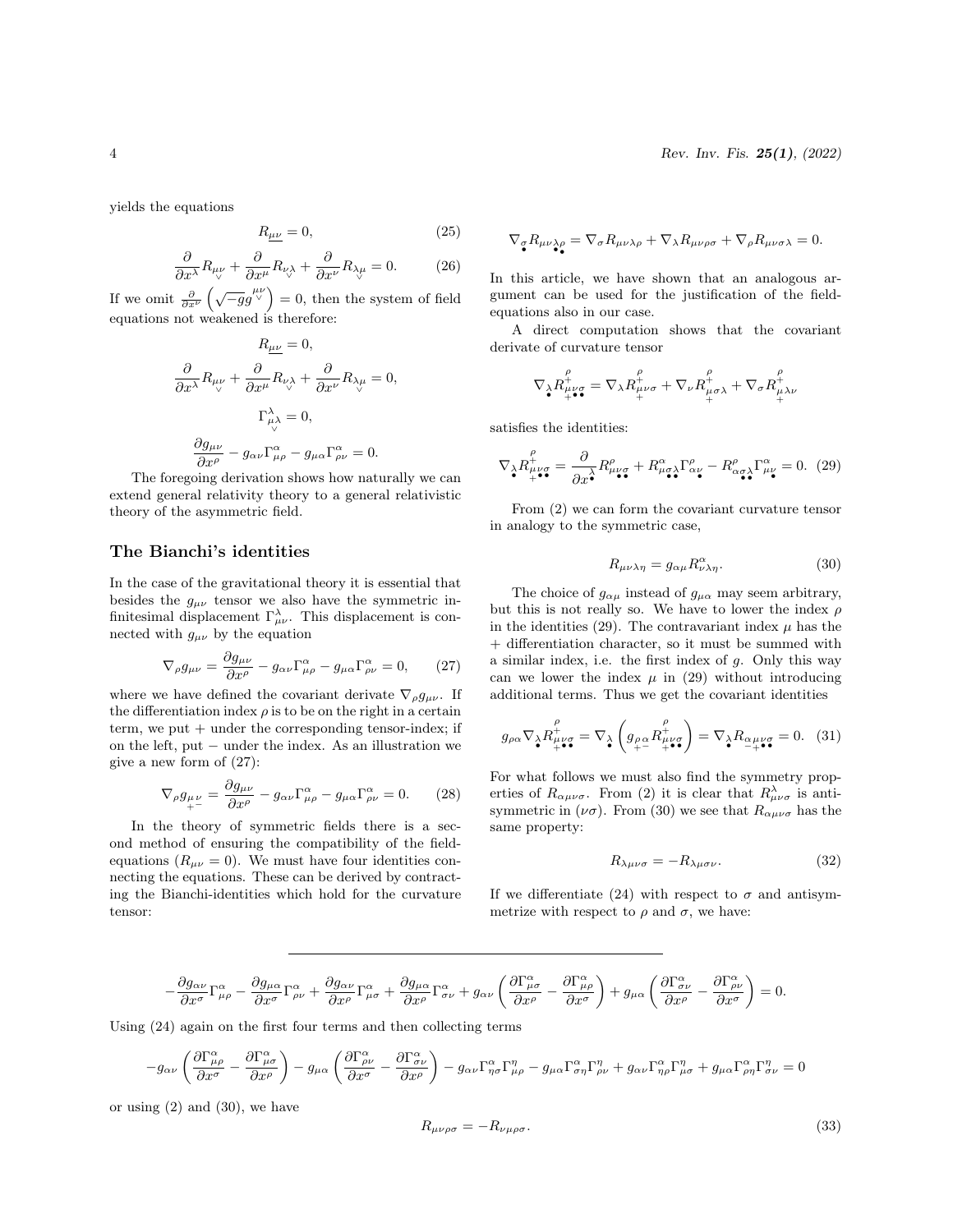This expresses that  $R_{\mu\nu\rho\sigma}$  is anti-symmetric in  $(\mu\nu)$ ; this is the manner in which the antisymmetry of  $R_{\mu\nu\rho\sigma}$  (in the gravitational theory) generalizes to our case.

In (31) it is not immediately clear that  $\nabla_{\lambda} R_{\alpha\mu\nu\sigma}$  is a tensor. We are now in a position to give a more useful form for (31) in which this is obvious, i. e.:

$$
\nabla_{\lambda} R_{\mu\nu\rho\sigma} + \nabla_{\rho} R_{\mu\nu\sigma\lambda} + \nabla_{\sigma} R_{\mu\nu\lambda\rho} = \nabla_{\lambda} R_{\mu\nu\rho\sigma} - R_{\mu\nu\alpha\sigma} \Gamma^{\alpha}_{\lambda\rho} - R_{\mu\nu\rho\alpha} \Gamma^{\alpha}_{\sigma\lambda} - R_{\mu\nu\alpha\lambda} \Gamma^{\alpha}_{\sigma\rho} - R_{\mu\nu\sigma\alpha} \Gamma^{\alpha}_{\lambda\rho} - R_{\mu\nu\alpha\rho} \Gamma^{\alpha}_{\sigma\lambda} - R_{\mu\nu\lambda\alpha} \Gamma^{\alpha}_{\sigma\rho}.
$$
\n(34)

The first term on the right side of the equation vanishes by (31), the last six cancel out due to (32). Therefore,

$$
\nabla_{\lambda} R_{\mu\nu\rho\sigma} + \nabla_{\rho} R_{\mu\nu\sigma\lambda} + \nabla_{\sigma} R_{\mu\nu\lambda\rho} = 0, \tag{35}
$$

where this equation is called "Bianchi's identities". We are now in a position to carry out the derivation of the identities for the field equations. In analogy to the gravitational theory, we contract (35) by  $g^{\mu\rho}g^{\nu\rho}$ . Making use of (32), we get

$$
g^{\mu\rho}g^{\nu\rho}\left[\nabla_{\lambda}R_{\mu\nu\rho\sigma}^{\phantom{\mu\nu\rho\sigma}+}\nabla_{\rho}R_{\mu\nu\sigma\lambda}^{\phantom{\mu\nu\rho\sigma}+}\nabla_{\sigma}R_{\mu\nu\lambda\rho}^{\phantom{\mu\nu\rho\sigma}+}\right]=0
$$

or using  $\nabla_{\rho} g_{\mu\nu} = \frac{\partial}{\partial x^{\rho}} g_{\mu\nu} - g_{\alpha\nu} \Gamma^{\alpha}_{\mu\rho} - g_{\mu\alpha} \Gamma^{\alpha}_{\rho\nu} = 0$ 

$$
g^{\nu\rho}\nabla_{\lambda}\left(g^{\mu\nu}R_{\mu\nu\rho\sigma}^{\mu\nu\rho\sigma}\right) - g^{\nu\rho}\nabla_{\rho}\left(g^{\mu\nu}R_{\mu\nu\lambda\sigma}^{\nu\nu\rho}\right) - g^{\sigma\mu}\nabla_{\sigma}\left(g^{\mu\rho}R_{\mu\nu\rho\lambda}^{\nu\rho\lambda}\right) = 0. \tag{36}
$$

Let us define

$$
R_{\mu\nu} = g^{\sigma\lambda} R_{\lambda\mu\nu\sigma} \tag{37}
$$

$$
S_{\sigma\lambda} = g^{\mu\nu} R_{\lambda\mu\nu\sigma} \tag{38}
$$

where

$$
R_{\mu\nu} = g^{\sigma\lambda} g_{\alpha\lambda} R^{\alpha}_{\mu\nu\sigma} = \delta^{\sigma}_{\alpha} R^{\alpha}_{\mu\nu\sigma} = \frac{\partial}{\partial x^{\sigma}} \Gamma^{\sigma}_{\mu\nu} + \Gamma^{\eta}_{\mu\nu} \Gamma^{\sigma}_{\eta\sigma} - \frac{\partial}{\partial x^{\nu}} \Gamma^{\sigma}_{\mu\sigma} - \Gamma^{\eta}_{\mu\sigma} \Gamma^{\sigma}_{\eta\nu}.
$$
 (39)

Then we have

$$
g^{\nu\rho}\left[\nabla_{\lambda}R_{\nu\rho}-\nabla_{\rho}R_{\nu\lambda}-\nabla_{\nu}S_{\lambda\rho}\right]=0.\tag{40}
$$

We need some connection between  $R$  and  $S$ . From  $(32)$  and we see that

$$
R_{\mu\nu\rho\sigma} = -R_{\nu\mu\rho\sigma}.
$$

Multiply by  $g^{\mu\sigma}$  and sum:

 $S_{\rho\nu} = R_{\rho\nu}$ . (41)

It then follows from (41) that

$$
g^{\nu\rho}\left[\nabla_{\lambda}R_{\nu\rho} - \nabla_{\rho}R_{\nu\lambda} - \nabla_{\nu}R_{\lambda\rho}\right] = 0.
$$
\n(42)

These identities hold for all fields where Γ is defined by (24) and is subject to (17). We might jump to the conclusion that the field equations should stipulate the vanishing of all  $R_{\mu\nu}$ . This set, together with (24) and (17) would, however, be overdetermined. We can get a weaker set of equations by observing how  $R_{\mu\nu}$  enters (42). The contribution of  $R_{\mu\nu}$  to the equations is:

$$
g^{\nu\rho} \left( \nabla_{\lambda} R_{\underline{\nu}\underline{\rho}} - \nabla_{\rho} R_{\underline{\nu}\underline{\lambda}} - \nabla_{\nu} R_{\underline{\lambda}\underline{\rho}} \right) + g^{\nu\rho} \left[ \nabla_{\lambda} R_{\underline{\nu}\underline{\rho}} - \nabla_{\rho} R_{\underline{\nu}\underline{\lambda}} - \nabla_{\nu} R_{\underline{\lambda}\underline{\rho}} \right] = 0
$$

which can be written as

$$
\nabla_{\lambda} \left( g^{\nu \rho} R_{\underline{\nu \rho}} \right) - \nabla_{\rho} \left( g^{\nu \rho} R_{\underline{\nu \lambda}} \right) - \nabla_{\nu} \left( g^{\nu \rho} R_{\underline{\lambda \rho}} \right) + g^{\nu \rho} \left[ \frac{\partial}{\partial x^{\lambda}} R_{\nu \rho} - R_{\alpha \rho} \Gamma^{\alpha}_{\nu \lambda} - R_{\nu \alpha} \Gamma^{\alpha}_{\lambda \rho} \right]
$$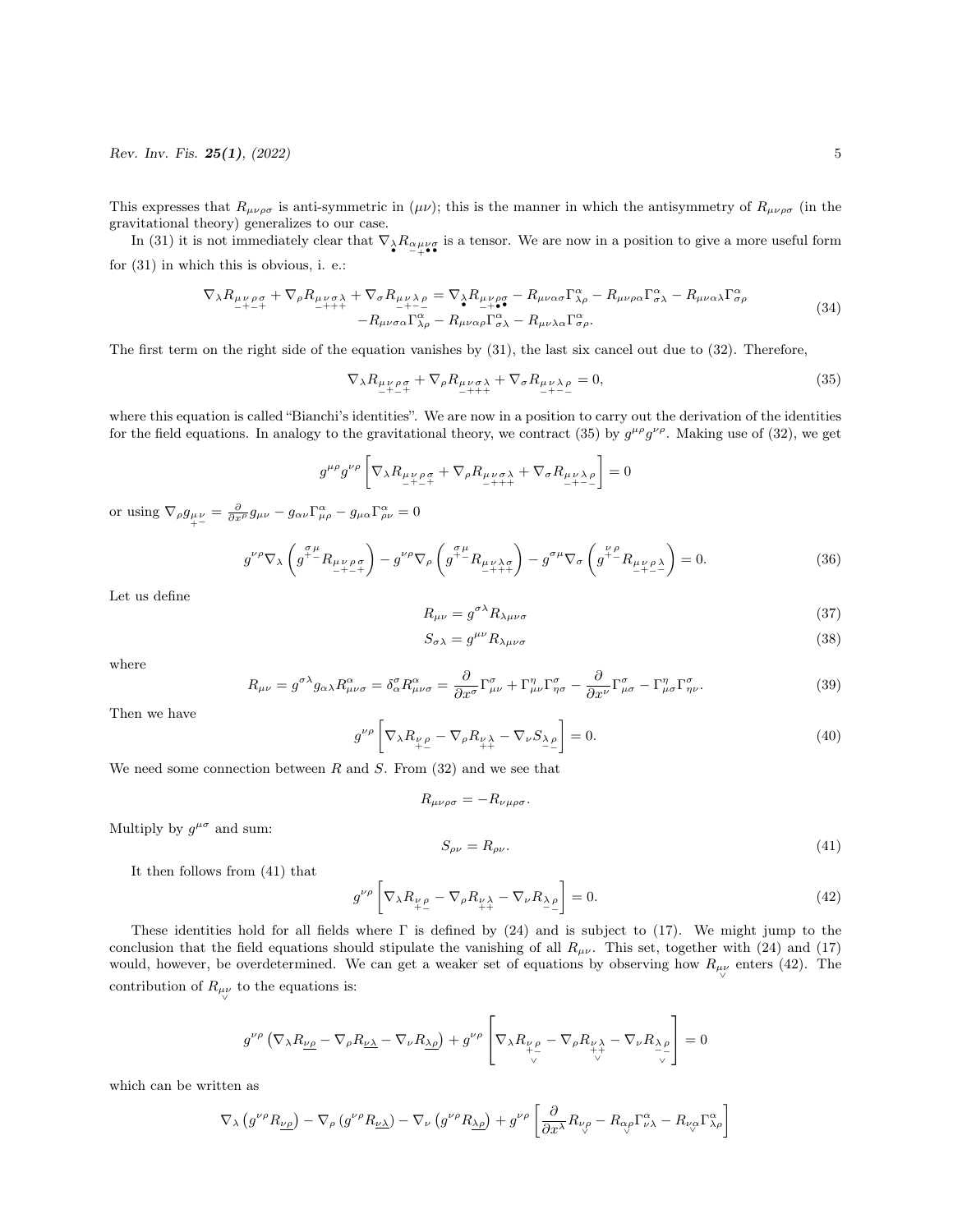$$
+g^{\nu\rho}\left[-\frac{\partial}{\partial x^{\rho}}R_{\nu\lambda}+R_{\alpha\lambda}\Gamma^{\alpha}_{\nu\rho}+R_{\nu\alpha}\Gamma^{\alpha}_{\lambda\rho}-\frac{\partial}{\partial x^{\nu}}R_{\rho\lambda}+R_{\lambda\alpha}\Gamma^{\alpha}_{\nu\rho}+R_{\alpha\rho}\Gamma^{\alpha}_{\nu\lambda}\right]=0
$$

this equation is equivalent to

or

$$
\nabla_{\rho}\left(R^{\rho}_{\lambda} - \frac{1}{2}\delta^{\rho}_{\lambda}R\right) + g^{\nu\rho}\left[\frac{\partial}{\partial x^{\lambda}}R_{\nu\rho} + \frac{\partial}{\partial x^{\rho}}R_{\lambda\rho} + \frac{\partial}{\partial x^{\nu}}R_{\lambda\rho}\right] = 0,
$$

 $\frac{\partial}{\partial x^\lambda}R_{\nu\rho}-\frac{\partial}{\partial x}$ 

 $\nabla_{\lambda}R-\nabla_{\rho}R_{\lambda}^{\rho}-\nabla_{\nu}R_{\lambda}^{\nu}+g^{\nu\rho}\left[\frac{\partial}{\partial x}\right]$ 

that is

$$
-g^{\nu\rho}\nabla_{\rho}\left(R_{\underline{\lambda}\underline{\nu}}-\frac{1}{2}g_{\underline{\lambda}\underline{\nu}}R\right)+g^{\nu\rho}\frac{\partial}{\partial x^{\lambda}}R_{\underset{\nu}{\nu}\rho}^{\nu}=0.
$$

Since we see that  $R_{\mu\nu}$  enters the equations only in the combination  $\frac{\partial}{\partial x^{\lambda}} R_{\nu\rho}$ it is natural to choose the field equations for  $R_{\mu\nu}$  as

$$
\frac{\partial}{\partial x^{\lambda}}R_{\nu\rho} = 0
$$

instead of  $R_{\mu\nu} = 0$ . Therefore, we get the field equations:

$$
\Gamma^{\lambda}_{\mu\lambda} = 0,
$$
  
\n
$$
R_{\mu\nu} = 0,
$$
  
\n
$$
\frac{\partial}{\partial x^{\lambda}} R_{\mu\nu} = 0,
$$

where the  $\Gamma_{\mu\nu}^{\lambda}$  are defined by:

 $\frac{\partial}{\partial x^{\rho}}R_{\nu\lambda}-\frac{\partial}{\partial x}$ 

 $\frac{\partial}{\partial x^{\nu}}R_{\rho\lambda}$ 

$$
\nabla_{\rho}g_{\mu\nu}_{+} = 0.
$$

 $\Big] = 0$ 

The foregoing derivation shows how naturally we can extend general relativity theory to a non-symmetric field.

### Gravitational theory

Let the  $g_{\mu\nu}$  be symmetric. In the case of the symmetric field we obtain the fields equations most simply in the following manner. We use as Lagrangian function the scalar density

$$
\mathcal{L}_G = \sqrt{-g}g^{\mu\nu}R_{\mu\nu} \tag{43}
$$

where  $R_{\mu\nu}$  is the curvature tensor in the relativistic theory of gravitation.

If we vary the volume integral of  $\mathscr{L}_G$ , i. e.

$$
\delta \int \mathscr{L}_{G} d^{4}x = -\int d^{4}x \left[ \frac{\partial}{\partial x^{\mu}} (\sqrt{-g}g^{\mu\nu}) + \sqrt{-g}g^{\lambda\nu} \Gamma^{\mu}_{\lambda\rho} + \sqrt{-g}g^{\mu\lambda} \Gamma^{\nu}_{\rho\lambda} - \sqrt{-g}g^{\mu\nu} \Gamma^{\lambda}_{\rho\lambda} \right] \delta \Gamma^{\rho}_{\mu\nu} + \int d^{4}x \delta^{\nu}_{\rho} \left[ \frac{\partial}{\partial x^{\lambda}} (\sqrt{-g}g^{\mu\nu}) + \sqrt{-g}g^{\lambda\sigma} \Gamma^{\lambda}_{\lambda\sigma} \right] \delta \Gamma^{\rho}_{\mu\nu} - \int d^{4}x \sqrt{-g} \left( R^{\mu\nu} - \frac{1}{2}g^{\mu\nu} R \right) \delta g^{\mu\nu}
$$

independiently with respect to  $\Gamma$  and g, then variation with respect to  $\Gamma$  yields

$$
\begin{aligned} &-\left[\tfrac{\partial}{\partial x^{\mu}}\left(\sqrt{-g}g^{\mu\nu}\right)+\sqrt{-g}g^{\lambda\nu}\Gamma_{\lambda\rho}^{\mu}+\sqrt{-g}g^{\mu\lambda}\Gamma_{\rho\lambda}^{\nu}-\sqrt{-g}g^{\mu\nu}\Gamma_{\rho\lambda}^{\lambda}\right] \\ &\left.+\delta_{\rho}^{\nu}\left[\tfrac{\partial}{\partial x^{\lambda}}\left(\sqrt{-g}g^{\mu\nu}\right)+\sqrt{-g}g^{\lambda\sigma}\Gamma_{\lambda\sigma}^{\lambda}\right]=0 \end{aligned}
$$

 $(46)$ 

or

or

$$
\frac{\partial g_{\mu\nu}}{\partial x^{\rho}} - g_{\alpha\nu} \Gamma^{\alpha}_{\mu\rho} - g_{\mu\alpha} \Gamma^{\alpha}_{\rho\nu} = 0 \qquad (44)
$$

and variation with respect to  $q$  yields the equations

$$
R_{\mu\nu} - \frac{1}{2}g_{\mu\nu}R = 0, \qquad (45)
$$

$$
R_{\mu\nu}=0.
$$

The variation of the gravitational action,  $\int d^4x \mathcal{L}_G$ , with respect to  $g_{\mu\nu}$  leads to the Einstein's field equations of general relativity, and the variation with respect

to the affine connection,  $\Gamma_{\mu\nu}^{\lambda}$ , reveals that the connection is necessarily the metric connection.

## Relations to Maxwell's electromagnetic theory

If there is an electromagnetic field, that means the  $g_{\mu\nu}$ or the  $\sqrt{-g}g^{\mu\nu}$  do contain a skew-symmetric part, we cannot solve the equations (24) any more with respect to the  $\Gamma^{\alpha}_{\mu\nu}$ , which significantly complicates the clearness of the whole system. We succeed in resolving the problem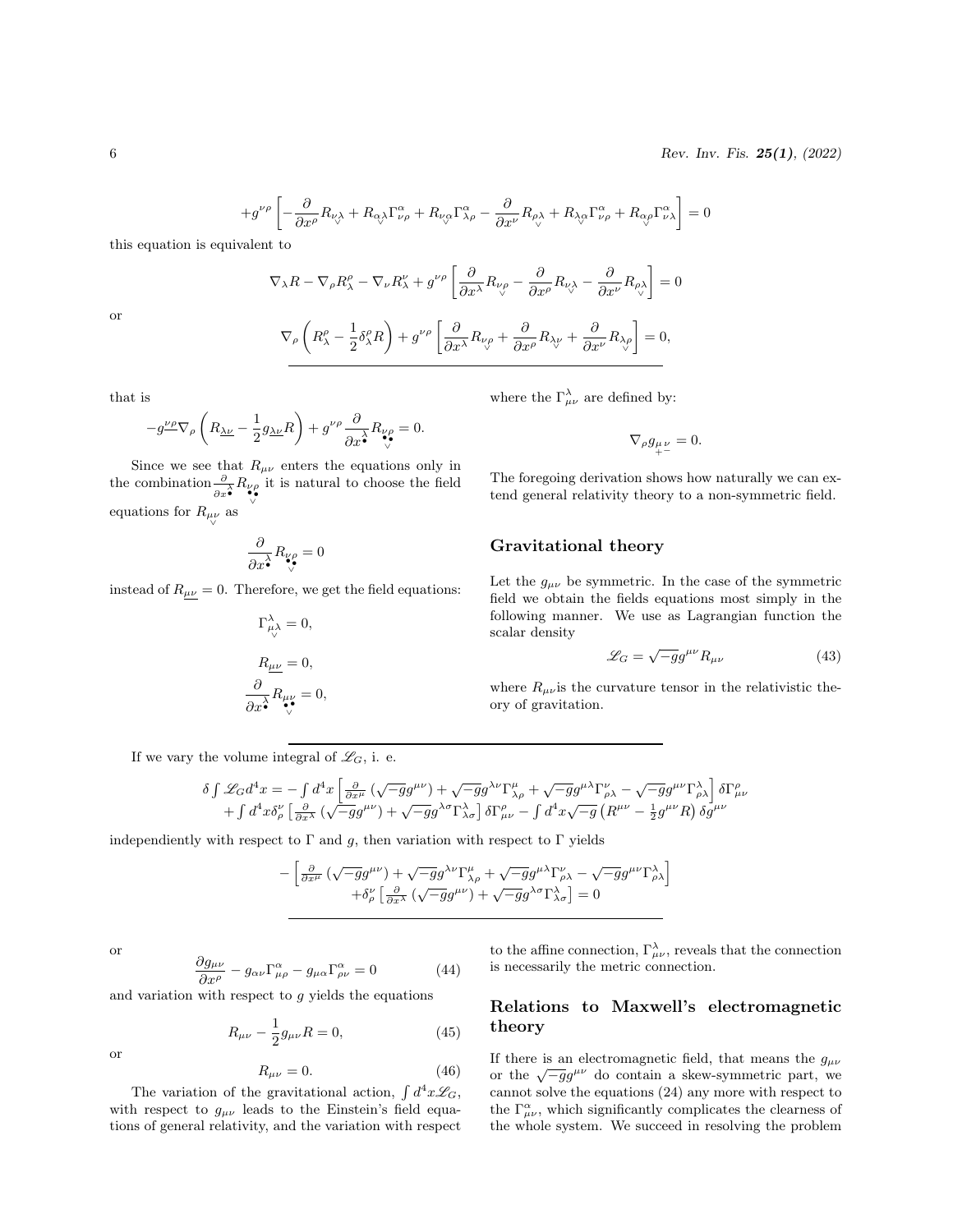however, if we restrict ourselves to the first approximation [29, 30]. We have conducted this and once again postulate the vanishing of  $\Gamma_{\mu\lambda}^{\lambda}$ . Equation (17) then gives ∨

$$
(G_{\lambda} \equiv) \frac{\partial \gamma_{\lambda_{\alpha}}}{\partial x^{\alpha}} = 0. \tag{47}
$$

The equation (47) can be replaced considering  $G_{\lambda} = 0$ by

$$
\left(G_{\mu\nu}\equiv\right)\frac{\partial^2\gamma_{\mu\nu}}{\partial x^\alpha \partial x^\alpha} = 0.
$$
 (48)

We now have the identity

or

$$
\frac{\partial G_{\mu\nu}}{\partial x^{\nu}} - \frac{\partial^{3} \gamma_{\mu\nu}}{\partial x^{\nu} \partial x^{\alpha} \partial x^{\alpha}} \equiv 0
$$

$$
\frac{\partial G_{\mu\nu}}{\partial x^{\nu}} - \frac{\partial^{2} G_{\mu}}{\partial x^{\alpha} \partial x^{\alpha}} \equiv 0.
$$
(49)

The identity (48) implies the density of the electric current  $J_{\mu} = \frac{\partial}{\partial x^{\nu}} \gamma_{\mu\nu}$ . After differenciate equation (48) with to respect to  $\rho$ , we found the next expression

$$
\frac{\partial G_{\mu\nu}}{\partial x^{\rho}} - \frac{\partial^2}{\partial x^{\alpha} \partial x^{\alpha}} \left( \frac{\partial \gamma_{\mu\nu}}{\partial x^{\rho}} \right) = 0.
$$
 (50)

After applying two cyclic permutations of the indices  $\mu$ ,  $\nu$  and  $\rho$  two further equations appear. Then, we obtain

$$
\frac{\partial G_{\mu\nu}}{\partial x^{\rho}} + \frac{\partial G_{\rho\mu}}{\partial x^{\nu}} + \frac{\partial G_{\nu\rho}}{\partial x^{\mu}} - \frac{\partial^{2}}{\partial x^{\alpha} \partial x^{\alpha}} \left( \frac{\partial \gamma_{\mu\nu}}{\partial x^{\rho}} + \frac{\partial \gamma_{\rho\mu}}{\partial x^{\nu}} + \frac{\partial \gamma_{\nu\rho}}{\partial x^{\mu}} \right) \equiv 0. \tag{51}
$$

Therefore, the equations which according to field equations hold for an antisymmetric (electromagnetic) field are  $\partial$ γ;

$$
\frac{\partial \gamma_{\lambda_{\alpha}}}{\partial x^{\alpha}} = 0, \qquad (52)
$$

$$
\frac{\partial^2}{\partial x^{\alpha} \partial x^{\alpha}} \left( \frac{\partial \gamma_{\mu\nu}}{\partial x^{\rho}} + \frac{\partial \gamma_{\rho\mu}}{\partial x^{\nu}} + \frac{\partial \gamma_{\nu\rho}}{\partial x^{\mu}} \right) = 0. \quad (53)
$$

If, in the equation (53), the expression inside the parentheses would itself vanish, then we would have Maxwell's equations for empty space, whose solutions therefore satisfy our equations.

Let  $\phi_{\nu}$  be the components of the electromagnetic potential vector. From them we form the components  $\gamma_{\mu\nu}$ ∨ of the electromagnetic field, in acordance with the system of equations

$$
\gamma_{\mu\nu} = \frac{\partial \phi_{\mu}}{\partial x^{\nu}} - \frac{\partial \phi_{\nu}}{\partial x^{\mu}}.
$$
\n(54)

From equation (54), we have the systems of equations

$$
\frac{\partial \gamma_{\mu\nu}}{\partial x^{\rho}} + \frac{\partial \gamma_{\rho\mu}}{\partial x^{\nu}} + \frac{\partial \gamma_{\nu\rho}}{\partial x^{\mu}} = 0
$$
 (55)

$$
\frac{\partial \gamma_{23}}{\partial x^0} + \frac{\partial \gamma_{30}}{\partial x^2} + \frac{\partial \gamma_{02}}{\partial x^3} = 0,
$$
 (56)

$$
\frac{\partial \gamma_{30}}{\partial x^1} + \frac{\partial \gamma_{01}}{\partial x^3} + \frac{\partial \gamma_{13}}{\partial x^0} = 0,
$$
\n
$$
\frac{\partial \gamma_{01}}{\partial \gamma_{01}} + \frac{\partial \gamma_{12}}{\partial \gamma_{12}} + \frac{\partial \gamma_{20}}{\partial \gamma_{20}} = 0,
$$
\n(57)

$$
\frac{\partial \frac{\partial u}{\partial y}}{\partial x^2} + \frac{\partial \frac{\partial u}{\partial z}}{\partial x^0} + \frac{\partial \frac{\partial u}{\partial z}}{\partial x^1} = 0, \tag{58}
$$

$$
\frac{\partial \gamma_{12}}{\partial x^3} + \frac{\partial \gamma_{23}}{\partial x^1} + \frac{\partial \gamma_{31}}{\partial x^2} = 0.
$$
 (59)

This system correspond to the second of Maxwell's system of equations. We recognize this at once by setting

$$
\gamma_{2\gamma} = H_x, \quad \gamma_{3\gamma} = H_y, \quad \gamma_{1\gamma} = H_z, \n\gamma_{1\gamma} = E_x, \quad \gamma_{2\gamma} = E_y, \quad \gamma_{3\gamma} = E_z.
$$
\n(60)

Then in place of  $(56)$ ,  $(57)$ ,  $(58)$  and  $(59)$  we may set, in the usual notation of the three-dimensional vector analysis

$$
-\frac{1}{c}\frac{\partial\overrightarrow{H}}{\partial t} = \nabla \times \overrightarrow{E},\tag{61}
$$

$$
\mathcal{C} \cdot \overrightarrow{U}
$$
  

$$
\nabla \cdot \overrightarrow{H} = 0.
$$
 (62)

Now, we take  $0 = \frac{\partial}{\partial x^{\nu}} \gamma_{\mu\nu}$  we obtain in place of (52)

$$
\nabla \cdot \overrightarrow{E} = 0,\t(63)
$$

$$
\nabla \times \overrightarrow{H} = \frac{1}{c} \frac{\partial \overrightarrow{E}}{\partial t}.
$$
 (64)

Therefore, we deduce the Maxwel's first system. Thus (52) and (53) are substantially the Maxwell's equations [31-34] of empty space.

### Concluding remarks

A theory of non-symmetric fields has been presented, based on the infinitesimal displacement field. Subsequently, the actual curvature tensor was deduced and we defined the contracted curvature tensor. With this curvature tensor and the variational principle, we derive the field equations and Bianchi's identities. In consecuense, the field equations have been found from Bianchi's identities. Nevertheless, the unification of gravitation and electrodynamics has however remained an unfulfilled goal.

In addition, we have assumed the symmetry of  $g_{\mu\nu}$ and  $\Gamma^{\lambda}_{\mu\nu}$  to obtain the law of the pure gravitational field and  $\sqrt{-g}g_{\mu\nu}$  do contain a skew-symmetric part if and  $\sqrt{-g}g_{\mu\nu}$  do contain a skew-symmetric part if and only if there is an electromagnetic field. Thus (52) and (53) are substantially the Maxwell's equations.

#### Acknowledgements

I thanks the IF-UNAM, for being an associate student while I have elaborated this work.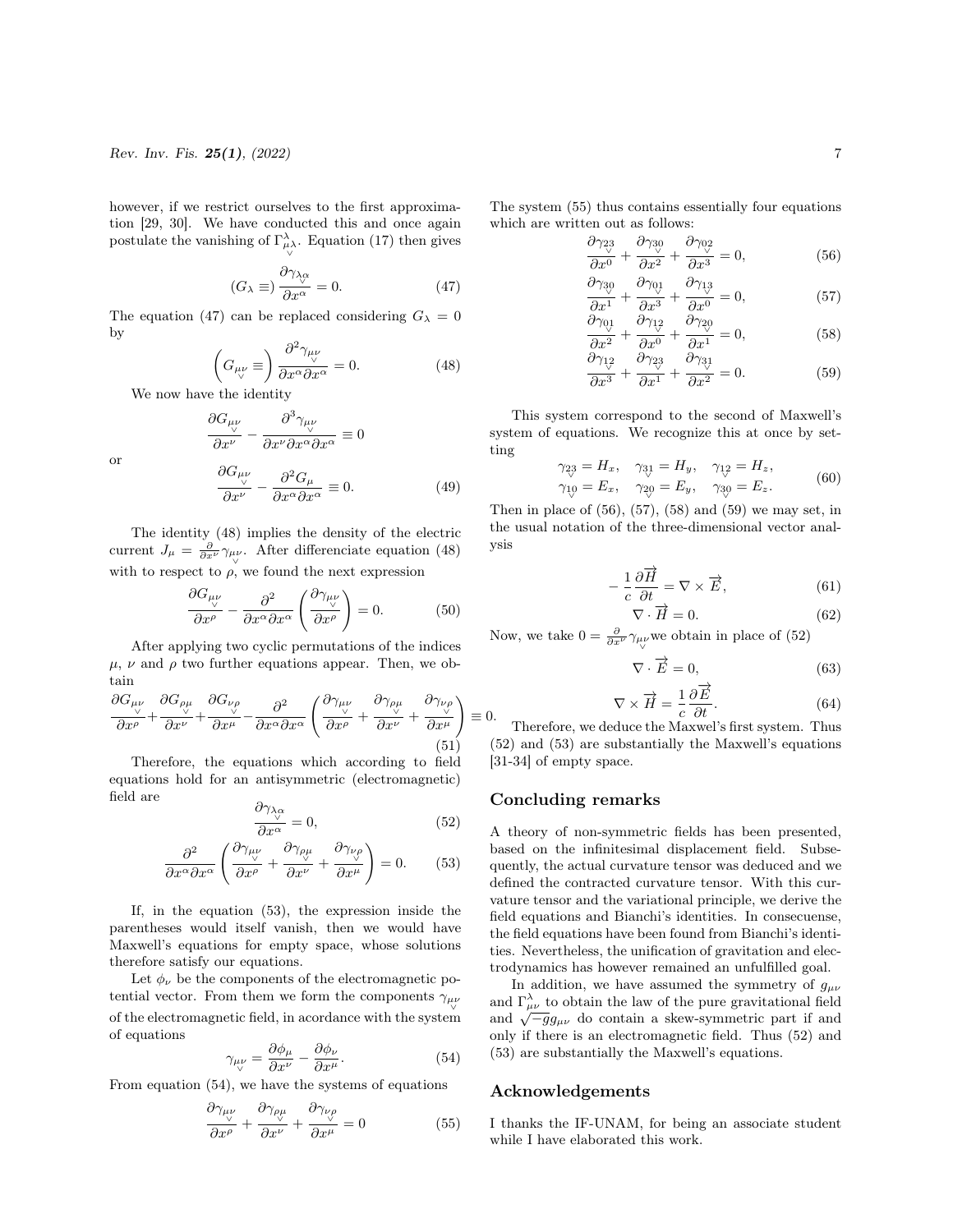#### References

- <span id="page-7-0"></span>[1] A. Einstein, On a natural addition to the foundation of the general theory of relativity, Sitzungsberichte der Preussischen Akademie der Wissenschaften, 261- 264 (1921).
- <span id="page-7-1"></span>[2] T. Kaluza, Zum Unitätsproblem in der Phyzik, Sitzungsberichte der Preussischen Akademie der Wissenschaften, 966-972 (1921).
- <span id="page-7-2"></span>[3] S. L. Glashow, Partial symmetries of weak interactions, Nuclear Physics, 22 (1961) 579.
- [4] S. Weinberg, A model of leptons, Physical Review Letters, 19 (1967) 1264.
- [5] A. Salam, "Weak and electromagnetic interactions", Proc. of the 8th Nobel Symposium on 'Elementary Particle Theory, Relativistic Groups and Analyticity', Stockholm, Sweden, 1968, edited by N. Svartholm, p. 367-377.
- <span id="page-7-3"></span>[6] M. Valenzuela, "Pruebas Estadísticas en la Física del bosón de Higgs", Tesis de Maestría en Matemáticas Aplicadas, Universidad Autónoma de Zacatecas, Mexico, november 2017. Doi: [https://doi.org/10.](https://doi.org/10.13140/RG.2.2.23007.00167) [13140/RG.2.2.23007.00167](https://doi.org/10.13140/RG.2.2.23007.00167)
- <span id="page-7-4"></span>[7] H. D. Politzer, Reliable perturbative results for strong interactions?, Physical Review Letters, 30 (1973) 1343.
- <span id="page-7-5"></span>[8] D. J. Gross and F. Wilczek, Ultraviolet behavior of non-abelian gauge theories, Physical Review Letters, 30 (1973) 1343.
- <span id="page-7-6"></span>[9] A. Ashtekar, In Gravitation and Quantisations, Elsevier, Amsterdam, (1995).
- [10] S. Carlip, Quantum Gravity: a Progress Report, Reports on Progress in Physics, 64 (2001) 885-957.
- [11] C. Rovelli, Quantum Gravity, Cambridge University Press, Cambridge, (2004).
- <span id="page-7-7"></span>[12] T. Thiemann, Modern Canonical Quantum General Relativity, Cambridge University Press, Cambridge, (2007).
- <span id="page-7-8"></span>[13] A. Einstein, Die Grundlage der allgemainen Relativitatsthoerie, Annalen der Physik, 49, 50 (1916) 789.
- [14] S. Weinberg, Gravitation and Cosmology: Principles and applications of the General Theory of Relativity, (Jhon Wiley & Sons, 1972).
- [15] C. W. Misner, K. S. Thorne y J. A. Wheeler, Gravitation, (Freeman, San Francisco, 1973).
- [16] P. A. M. Dirac, General Theory of Relativity, (Jhon Wiley & Sons, Inc., 1975).
- [17] M. Valenzuela, Clasificación algebraica de los modelos de Bianchi, Tesis de Licenciatura en Física, Universidad Autónoma de Zacatecas, México, august 2012. Doi: [https://doi.org/10.13140/RG.2.](https://doi.org/10.13140/RG.2.1.2650.5207) [1.2650.5207](https://doi.org/10.13140/RG.2.1.2650.5207)
- [18] B. F. Schutz, General Relativity, Cambridge University Press, (1985).
- [19] A. Sarmiento Galán, Gravitación, Segunda edición, Temas de física, UNAM, (2004).
- [20] C. M. Will, The Confrontation between General Relativity and Experiment, Living Reviews Relativity, 17, 4 (2014) 4.
- <span id="page-7-9"></span>[21] R. G. Wishwakarma, Einstein and beyond: a critical perspective on general relativity, Universe 2, 2 (2016) 11.
- <span id="page-7-10"></span>[22] J. W. Moffat, Nonsymmetric Gravitational Theory, Physical Letters, B355 (1995) 147.
- [23] J. W. Moffat, Scalar-Tensor-Vector Gravity Theory, Journal of Cosmology and Astrophysics, 0603 (2006) 004.
- [24] S. Ragusa, Nonsymmetric theory of gravitation, Physical Review, D56 (1997) 864.
- [25] S. Ragusa y D. Bosquetti, Electromagnetism in a Nonsymmetric Theory of Gravitation, Brazilian Journal of Physics, 30 (2000) 569.
- [26] S. Ragusa, Conservation Laws in a Metric Nonsymmetric Theory of Gravitation, Brazilian Journal of Physics, 35 (2005) 1020.
- [27] R. G. Wishwakarma, A scale-invariant, Machian theory of gravitation and electrodynamics unified, International Journal of Geometric Methods in Modern Physics 15, 10 (2018) 1850178.
- <span id="page-7-11"></span>[28] R. G. Vishwakarma, Relativistic potential of Weyl: a gateway to quantum physics in the presence of gravitation?, Classical and Quantum Gravity, 6 (2020) 065020.
- <span id="page-7-12"></span>[29] M. Valenzuela, A relativistic theory of the field, Revista de Investigación de Física, vol. 24 no. 2 (2021) 72-79. DOI: [https://doi.org/10.15381/](https://doi.org/10.15381/rif.v24i2.14245) [rif.v24i2.14245](https://doi.org/10.15381/rif.v24i2.14245)